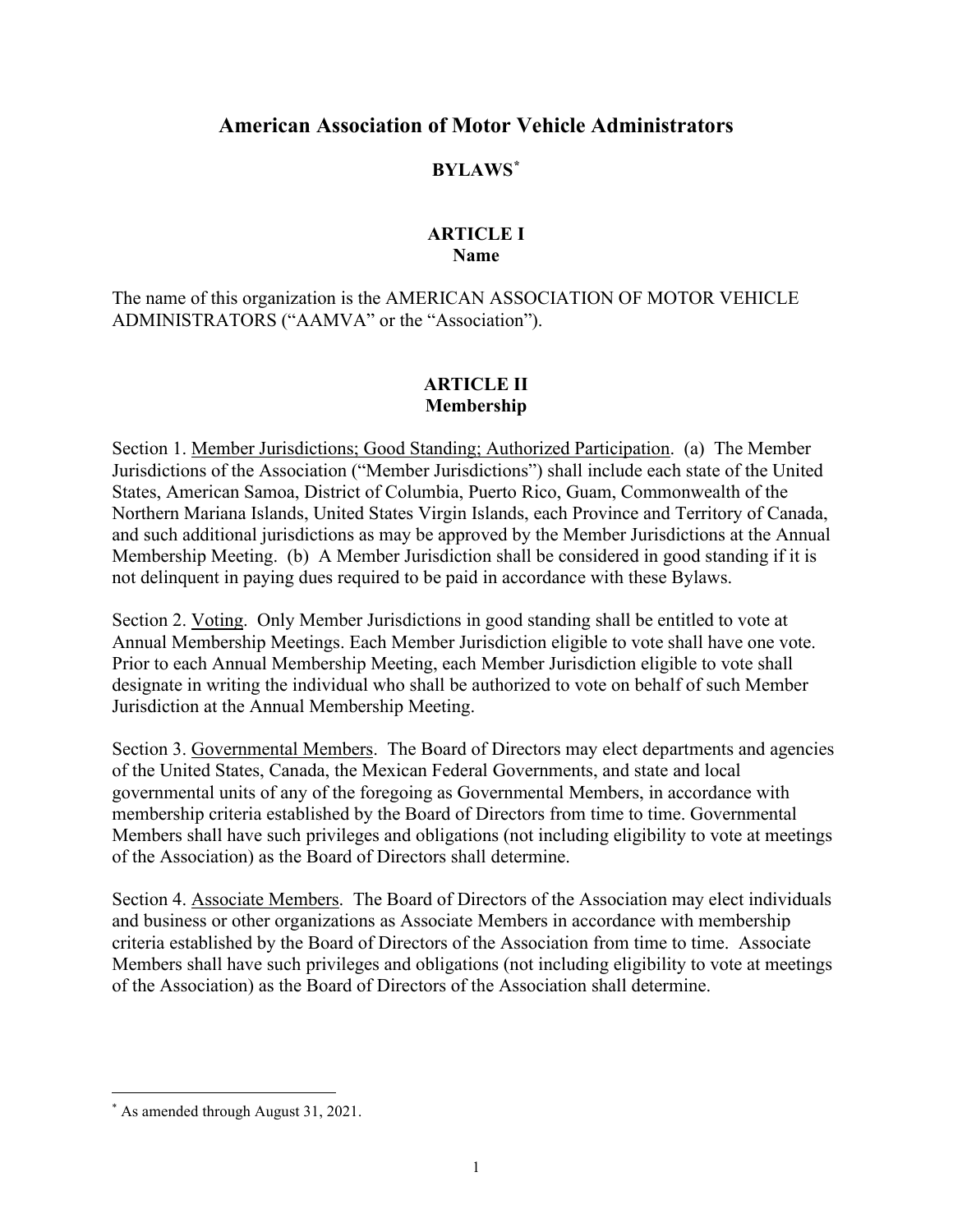### **ARTICLE III Regions of the Association**

The Association shall be divided into four regions. The activities of AAMVA regions shall be conducted through affiliated regional corporations, in accordance with their respective articles of incorporation and bylaws. The regions shall consist of the following Member Jurisdictions:

Region 1 — Connecticut, Delaware, District of Columbia, Maine, Maryland, Massachusetts, New Brunswick, New Hampshire, New Jersey, New York, Newfoundland and Labrador, Nova Scotia, Ontario, Pennsylvania, Prince Edward Island, Quebec, Rhode Island, and Vermont.

Region 2 — Alabama, Arkansas, Florida, Georgia, Kentucky, Louisiana, Mississippi, North Carolina, Oklahoma, Puerto Rico, South Carolina, Tennessee, Texas, United States Virgin Islands, Virginia, and West Virginia.

Region 3 — Illinois, Indiana, Iowa, Kansas, Manitoba, Michigan, Minnesota, Missouri, Nebraska, North Dakota, Ohio, South Dakota, and Wisconsin.

Region 4 — Alaska, Alberta, American Samoa, Arizona, British Columbia, California, Colorado, Commonwealth of the Northern Mariana Islands, Guam, Hawaii, Idaho, Montana, Nevada, New Mexico, Northwest Territories, Nunavut, Oregon, Saskatchewan, Utah, Washington, Wyoming, and Yukon.

# **ARTICLE IV Officers**

Section 1. Officers. The officers of the Association shall include the Chair of the Board, First Vice-Chair, Second Vice-Chair, Secretary, President and Chief Executive Officer, and Treasurer. The Chair of the Board, the First Vice-Chair, the Second Vice-Chair, and the Secretary shall be elected from the Member Jurisdictions at the Annual Membership Meeting. The Chair of the Board shall appoint as Treasurer a person who possesses the nature and extent of experience required to qualify as a "financial expert" as such term is defined in the charter for the Finance, Investment and Audit Committee. The President and Chief Executive Officer shall be selected and appointed by the Board of Directors.

Section 2. Terms of Office. The Chair, First Vice-Chair, Second Vice-Chair, and Secretary shall hold office for one year, or until their successors have been elected. The term of the Treasurer shall be one year, or until a successor has been appointed; the Treasurer shall be eligible for reappointment. The term of the President and Chief Executive Officer shall be determined by the Board of Directors.

### Section 3. Vacancies.

a. Interim vacancies in the offices of the Chair, First Vice-Chair, Second Vice-Chair or Secretary shall be filled by the Board of Directors for the balance of the term of office by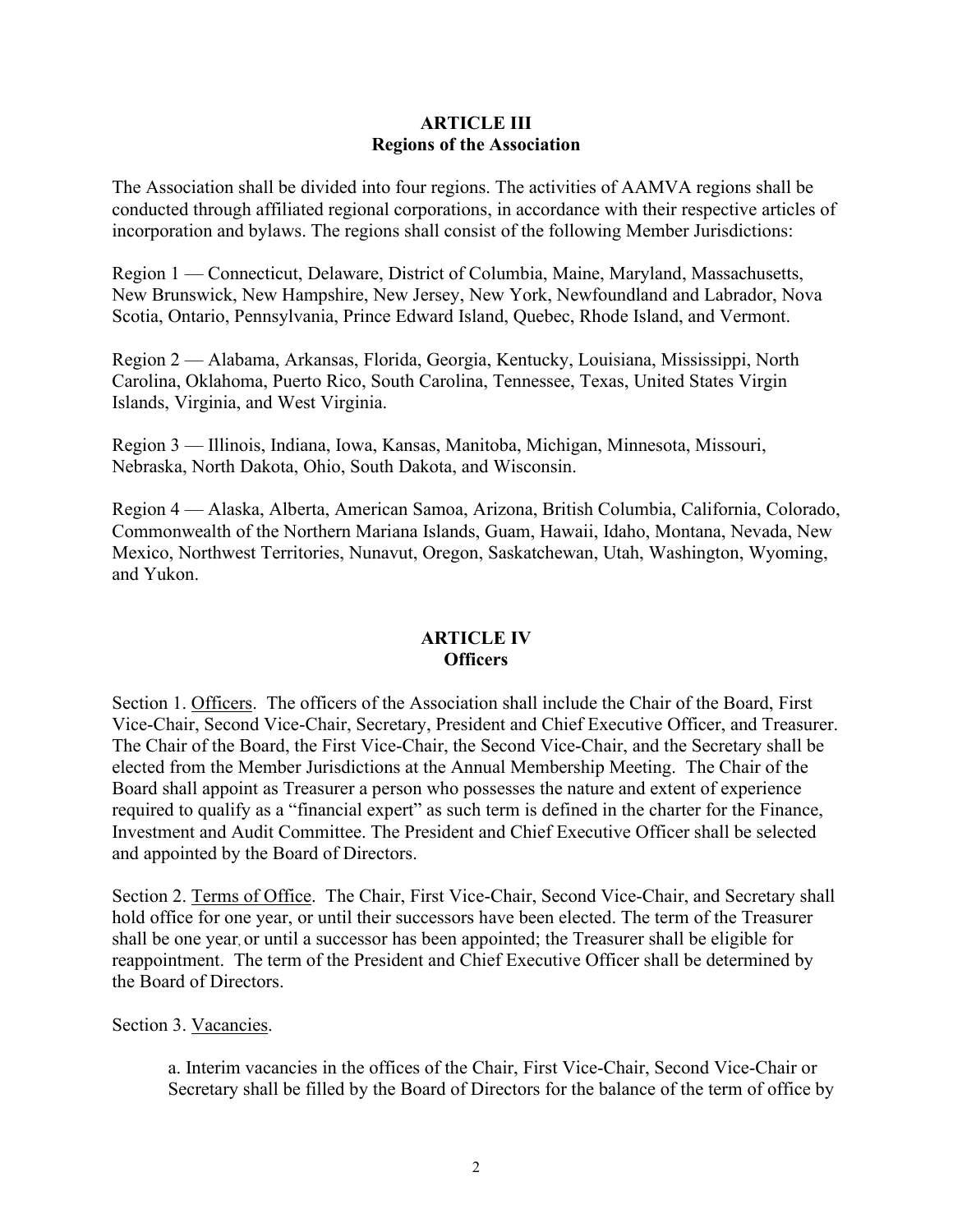appointment from the same Region as recommended in accordance with the regular practice of such Region.

b. If the President and Chief Executive Officer is unable to perform the duties prescribed in these Bylaws by reason of illness, disability or absence, such duties shall be performed by a person designated by the President and Chief Executive Officer and approved by the Chair, or by such other person as the Chair may appoint until the return of the President and Chief Executive Officer or until the vacancy in the office of the President and Chief Executive Officer has been filled.

Section 4. Qualifications for Office. Officers of the Association other than the President and Chief Executive Officer may hold office only when they are motor vehicle or enforcement administrators for a Member Jurisdiction in good standing. Such motor vehicle or enforcement administrators shall be:

a. the chief motor vehicle or enforcement officer of the Member Jurisdiction; or

b. the administrator of the agency in which such motor vehicle or enforcement function is administered or the motor vehicle or enforcement administrator designated by such agency administrator as their alternate. Such designation shall be in writing and addressed to the Chair at the Arlington, Virginia, office of the Association.

### **ARTICLE V Nomination and Election of Officers**

Section 1. Nominating Committee. Nomination for Association officers shall be by a committee appointed by the Chair.

Section 2. Time of Election. Election of officers shall be held at each Annual Membership Meeting.

### **ARTICLE VI Duties of Officers**

Section 1. Chair. The Chair of the Board shall carry out the following duties:

a. call and preside, as chair, at all meetings of the Board of Directors, the Executive Committee, and the Annual Membership Meeting;

b. create and appoint committees as needed;

c. appoint Members to vacancies which occur on the Board of Directors as prescribed in Article VII;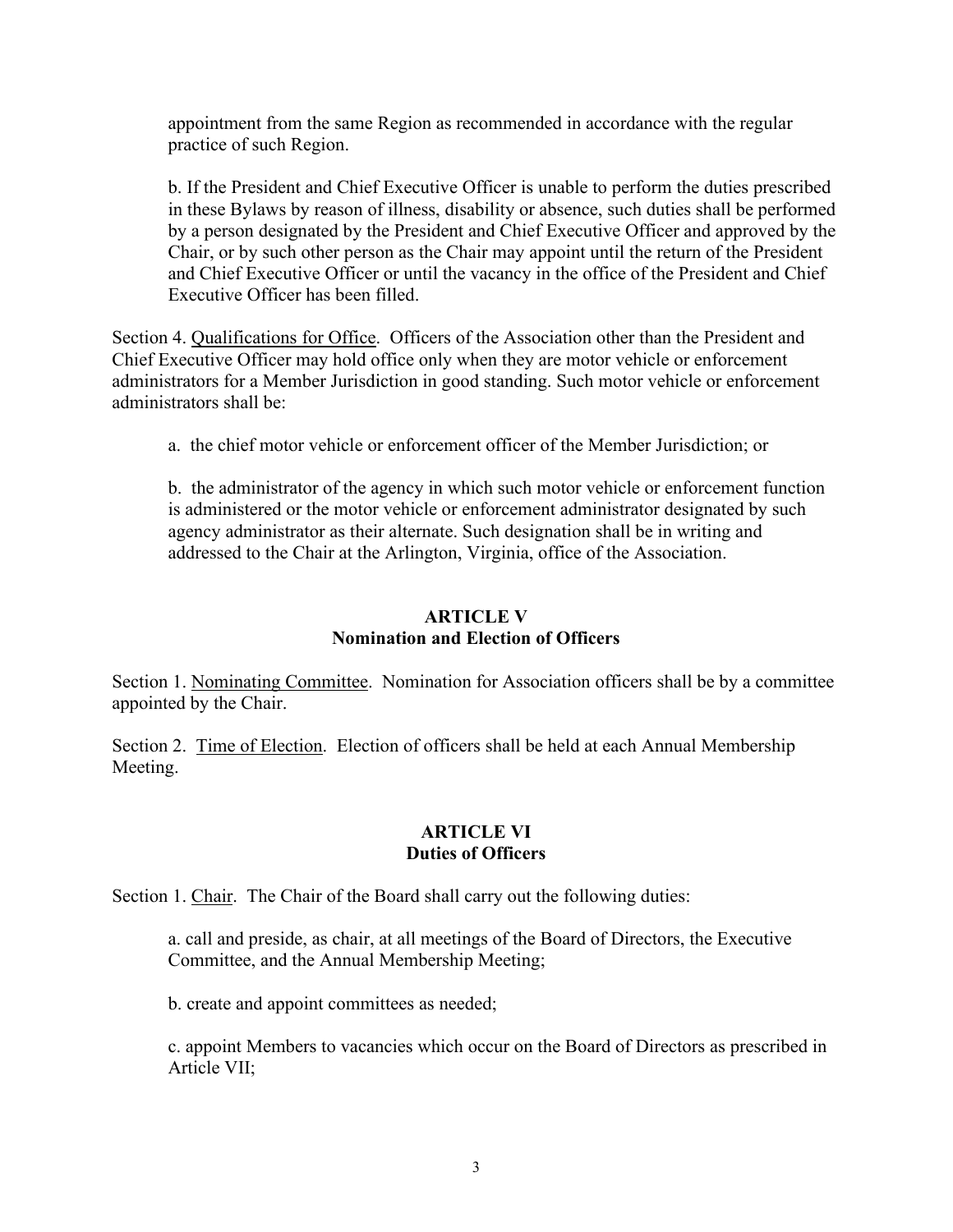d. make a report of the affairs of the Association at the Annual Membership Meeting that occurs at the conclusion of their term as Chair; and

e. appoint the Treasurer.

Section 2. First Vice-Chair. The First Vice-Chair shall:

a. carry out the duties of the Chair during temporary absence or incapacity, or upon death, resignation, or removal of the Chair, until such vacancy can be filled by election or appointment in accordance with Article IV of the Bylaws; and

b. assist the Chair in any manner pertaining to the Association whenever, and to the extent, requested.

Section 3. Second Vice-Chair. The Second Vice-Chair shall:

a. carry out the duties of the Chair during temporary absence or incapacity, or upon death, resignation, or removal of the Chair and First Vice-Chair, until such vacancy can be filled by election or appointment in accordance with Article IV of the Bylaws; and

b. assist the Chair or First Vice-Chair in any manner pertaining to the Association whenever, and to the extent, requested.

Section 4. Secretary. The Secretary shall carry out the following duties:

a. keep or cause to be kept a record of the meetings of the Association, the Board of Directors and the Executive Committee;

b. be responsible for the mailing of all notices and correspondence of the Association and shall perform such duties as the Chair, the Board of Directors or the Executive Committee may prescribe;

c. convene and preside over meetings of the Association, the Board of Directors or the Executive Committee in the absence of the Chair, the First Vice-Chair, and the Second Vice-Chair, or until the active Members thereof shall elect one of their Members to serve as Chair Pro Tempore; and

d. the Secretary may delegate to the President and Chief Executive Officer any of the Secretary's functions except those specifically directed by the Board of Directors or the Executive Committee.

Section 5. President and Chief Executive Officer. The President and Chief Executive Officer shall be the chief executive officer of the Association and shall be responsible for the general supervision of the business of the Association. The President and Chief Executive Officer shall convene and preside over meetings of the Association or of the Board of Directors in the absence of the Chair, the First Vice-Chair, the Second Vice-Chair, and the Secretary, until the active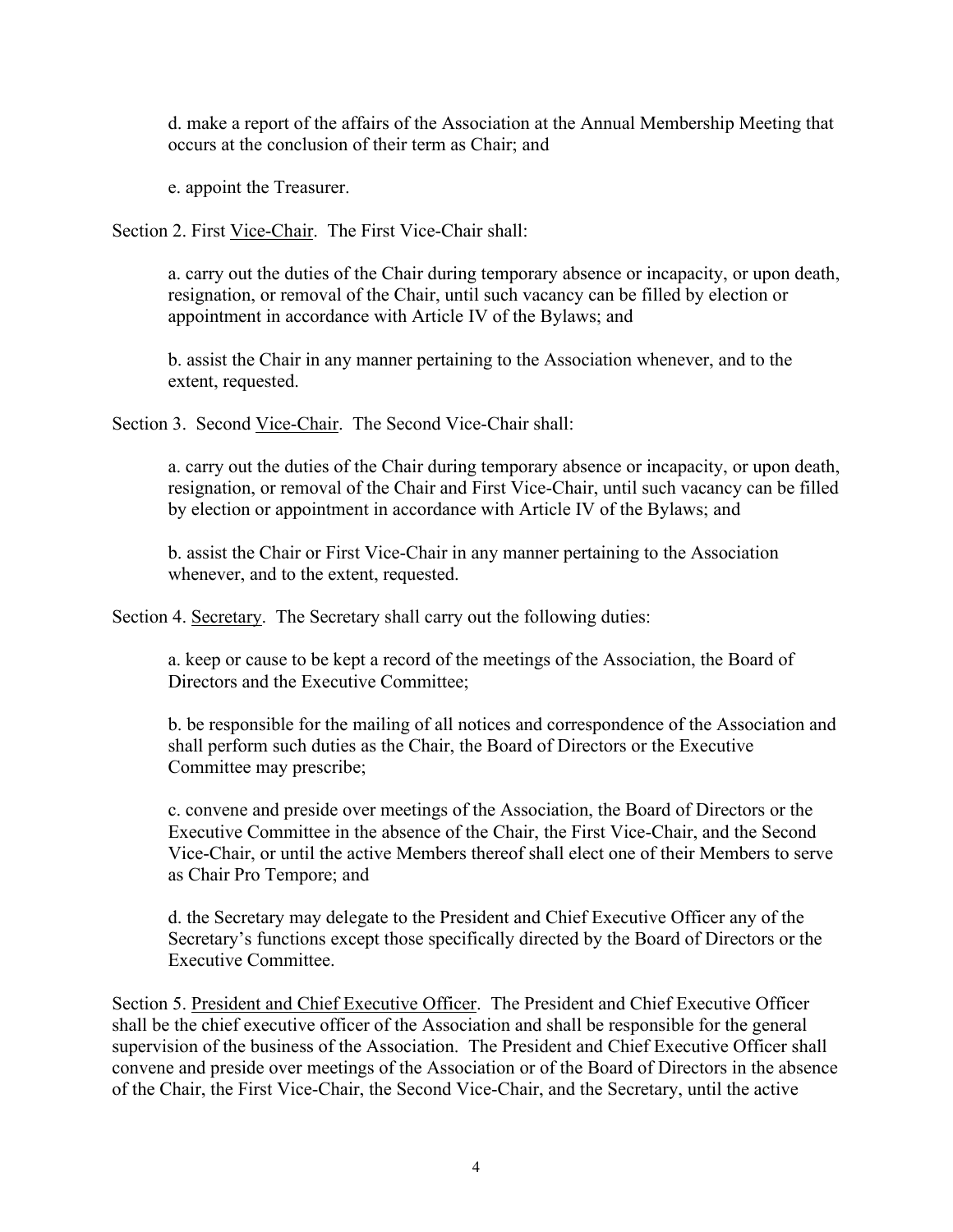Members thereof shall elect one of their Members to serve as Chair Pro Tempore. The President and Chief Executive Officer shall perform such other duties as the Board of Directors may from time to time specify.

Section 6. Treasurer. The Treasurer shall monitor the income, expenditure and investment accounts of the Association, and as may be required from time to time, shall report to the Board of Directors and the Executive Committee on the status of the financial resources of the Association. The Treasurer shall perform any other duties assigned by the Chair or the Board of Directors. If at the time of appointment the Treasurer is not a Member of the Board of Directors, the person appointed shall serve as an ex officio, non-voting Member of the Board of Directors.

# **ARTICLE VII Board of Directors**

Section 1. Membership. There shall be a Board of Directors of the Association which shall consist of the officers, the immediate past Chair, one Law Enforcement Representative, one Canadian Jurisdiction Representative, and three members from each of the four Regions of the Association.

Section 2. Qualifications for Office. The Law Enforcement Representative, Canadian Jurisdiction Representative, and Regional Members of the Board of Directors may hold office only when they are motor vehicle or enforcement administrators from a Member Jurisdiction in good standing. Such motor vehicle or enforcement administrators shall be:

a. the chief motor vehicle or enforcement officer of the Member Jurisdiction; or

b. the administrator of the agency in which such motor vehicle or enforcement function is administered or the motor vehicle or enforcement administrator designated by such agency administrator as their alternate. Such designation shall be in writing and addressed to the Chair at the Arlington, Virginia, office of the Association.

Section 3. Nominations.

a. The twelve Regional Members shall be nominated in the manner prescribed by their respective Regions and shall be elected by the Member Jurisdictions at the Annual Membership Meeting.

b. The Secretary shall be nominated each year by the Region that is not represented by the Chair, the First Vice-Chair, or the Second Vice-Chair for the coming year.

c. The Law Enforcement Representative and Canadian Jurisdiction Representative shall be nominated by the Chair and elected by the Member Jurisdictions at the Annual Membership Meeting.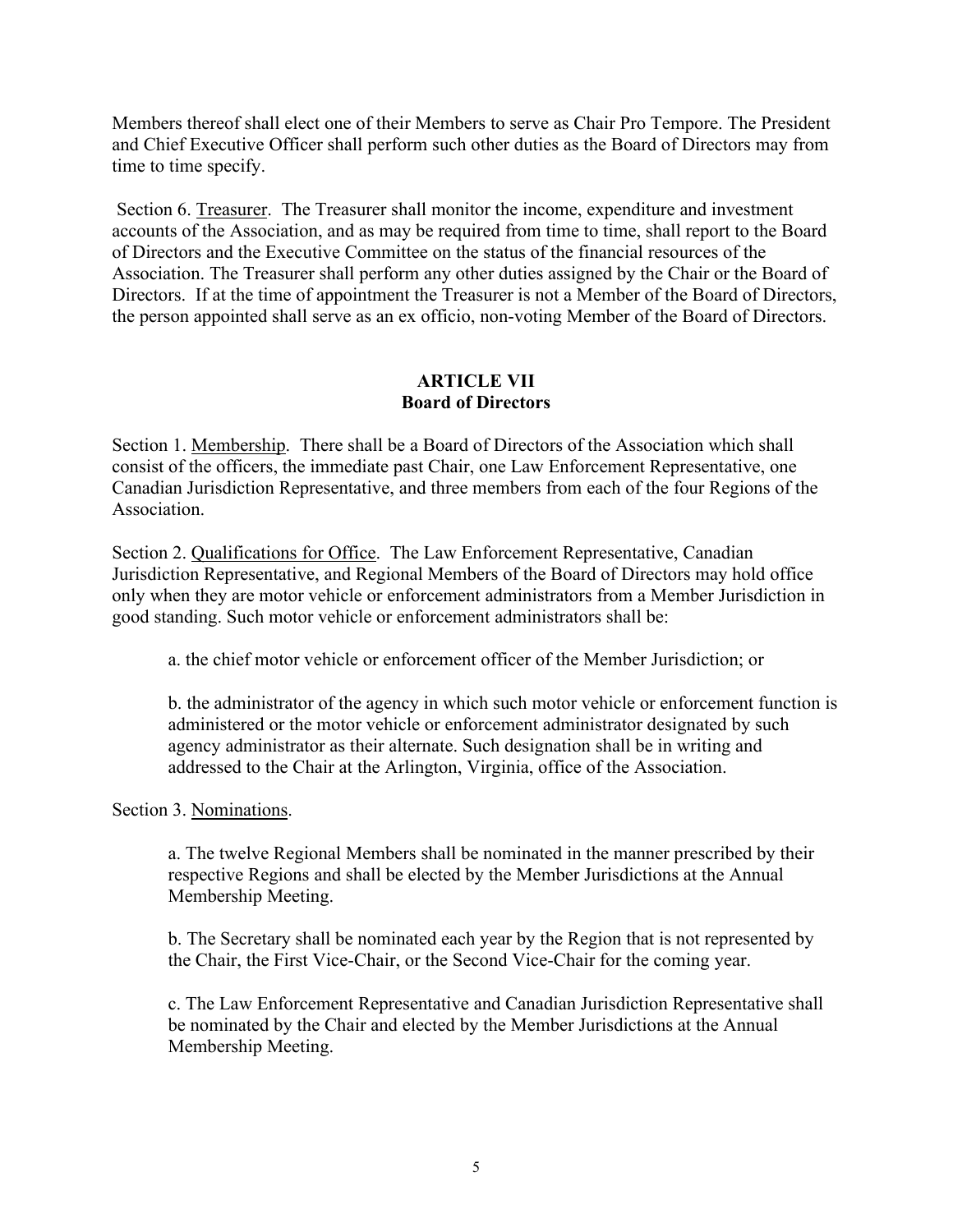Section 4. Term. Regional Members shall hold office for a term of three years with staggered terms so that each Region shall nominate one eligible person for election as a Member of the Board each year. The immediate past Chair shall have a term of one year. The Law Enforcement Representative and Canadian Jurisdiction Representative shall have terms of three years.

Section 5. Vacancies.

a. If a vacancy occurs on the Board, the Chair shall appoint an eligible person from the same Region who is recommended in accordance with the regular practice of that Region. Such appointee shall serve until the next Annual Membership Meeting at which time the vacancy shall be filled by the election of a new Board member, who shall serve for the remaining portion of the unexpired term.

b. If a vacancy occurs in the Law Enforcement or Canadian Jurisdiction Representative position, the Chair shall appoint an eligible person to serve until the next Annual Membership Meeting, at which time the vacancy shall be filled by the election of the position to serve for the remaining portion of the unexpired term.

Section 6. Removal. A Member of the Board of Directors may be removed for cause by a vote of two-thirds of the Members of the Board of Directors. For purposes of these bylaws, "for cause" includes, but is not limited to, the failure to attend two consecutive meetings of the Board of Directors or the failure to attend three or more meetings of the Board of Directors during any eighteen-month period.

### **ARTICLE VIII Duties of the Board of Directors**

Section 1. Generally. The Board of Directors shall be the governing body of this Association. It shall be responsible for the supervision, control and direction of the affairs of the Association, its committees and publications, shall actively advance the objectives of the Association and supervise the disbursement of its funds. The Board may adopt such rules and regulations for the conduct of its business as shall be deemed advisable, and may, in the execution of the powers granted, delegate certain of its authority and responsibility to the Executive Committee, or other committees in accordance with these Bylaws.

Section 2. Specific Duties. Additionally, the Board of Directors shall carry out the following duties:

a. oversee the business of the Association between Annual Membership Meetings and special meetings of the Association;

b. fill any interim vacancies among the officers of the Association;

c. fix the time and place or manner for holding the Annual International Conferences, Annual Membership Meetings and meetings of the Board of Directors,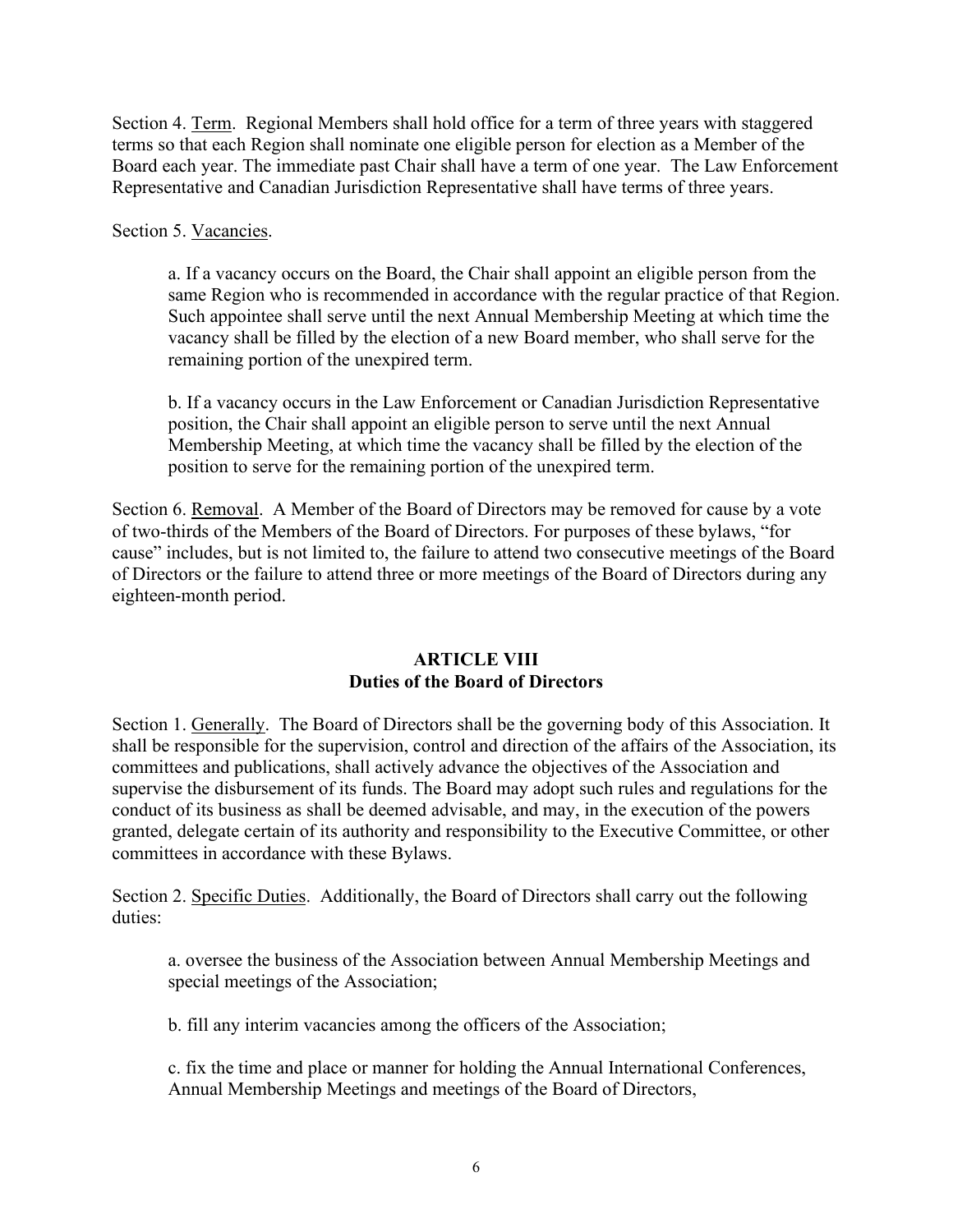d. select, fix the compensation and define the duties of the President and Chief Executive Officer;

e. authorize the amounts and purposes for which funds of the Association may be expended;

f. authorize the creation of such committees from its membership or the general membership as may be necessary or advisable and delegate such authority to such committees as it may deem necessary or expedient;

g. grant awards, exemplified by suitable certificates, to persons or organizations which, in its judgment, have made considerable and unusual contributions to the cause of highway safety;

h. authorize solicitation for, and receipt of, grants, endowments, gifts and all other offers of assistance and cooperation in carrying out the purposes of the Association from sources available to carry out the mission of the Association;

i. engage an auditor annually to make an audit of all accounts of the receipts and expenditures of funds of the Association, such auditor to be required to furnish a report of the audit to the Board of Directors;

j. take necessary action to implement all policy positions adopted under Article XII of these Bylaws; and

k. establish the dues rate for Member Jurisdictions and Associate Members.

# **ARTICLE IX Meetings of Board of Directors**

Section 1. Frequency. The Board of Directors shall meet at least three times each calendar year.

Section 2. Quorum. A majority of the Board Members representing Member Jurisdictions eligible for membership on the Board of Directors shall constitute a quorum for the transaction of business.

Section 3. Notice of Meetings. The Secretary shall give written notice to each Director of each meeting of the Board, which notice shall state the place, date, time and general purpose of such meeting. Notice of each such meeting shall be given to each Director, if by mail, at least two days (for virtual or teleconference meetings) and fifteen days (for in-person meetings) before the day on which such meeting is to be held, or shall be sent to each Director at such place by telecopy, email or other electronic form, or be delivered personally or by telephone not later than the day before the day on which such meeting is to be held. A written waiver of notice, signed by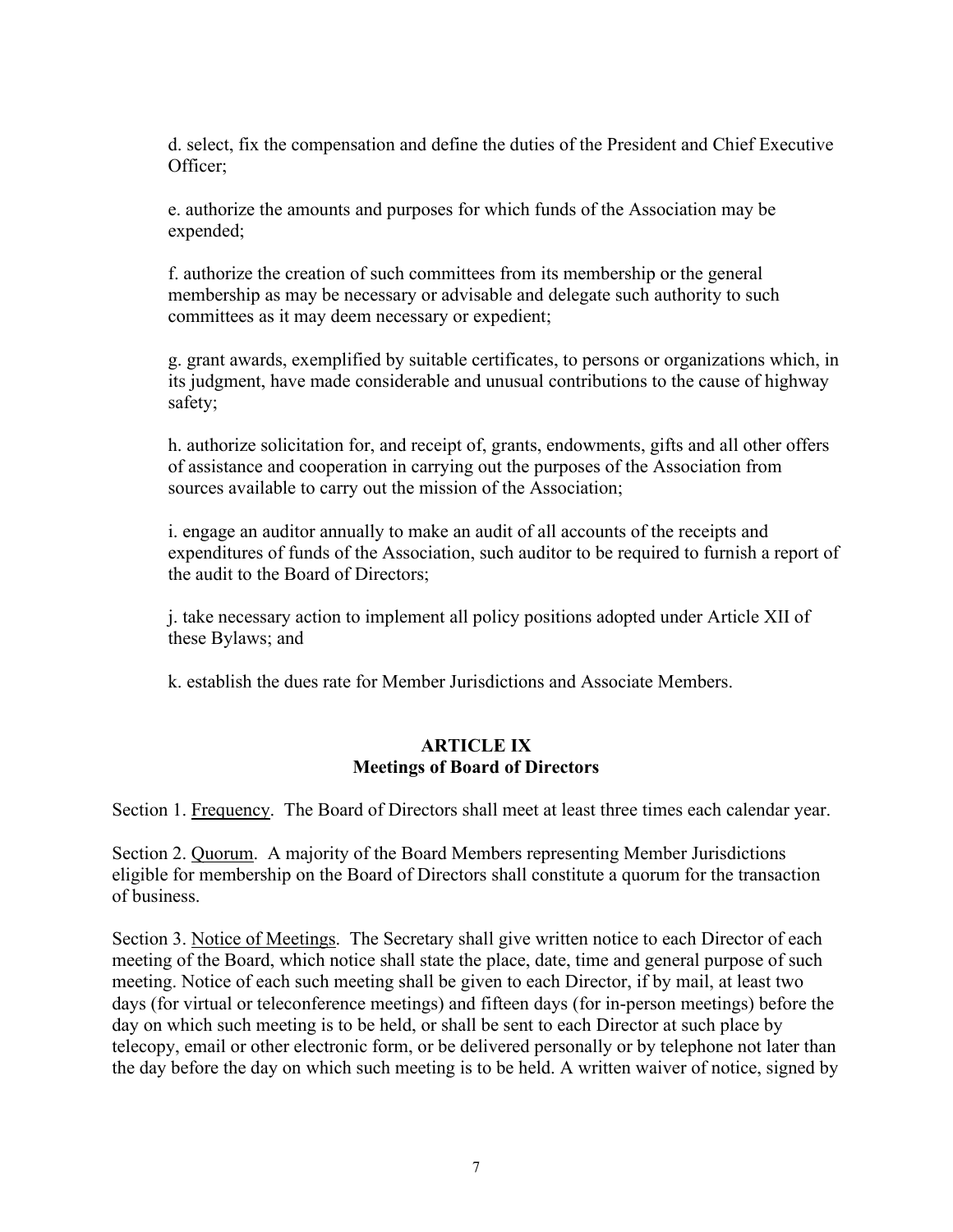the Director entitled to notice, whether before or after the time of the meeting referred to in such waiver, shall be deemed equivalent to notice.

Section 4. Voting. Voting shall be by Board Members present. The rules of parliamentary practice, set forth in Robert's Rules of Order, shall govern procedures of Board meetings.

Section 5. Telephonic Meetings. All or some Members of the Board of Directors or of any committee thereof, may participate in a meeting of the Board or such committee by means of conference telephone or similar communications equipment by means of which all persons participating in the meeting can hear each other, and participation in a meeting by such means shall constitute presence at such meeting.

Section 6. Action without Meeting. Members of the Board of Directors may take action without a meeting if each voting Member of the Board of Directors provides a signed written consent to such action to the Secretary or the Secretary's designee. Such consents, which may be provided by an email that includes a typewritten signature, shall be retained with the minutes and other corporate records of the Association.

# **ARTICLE X Meetings of the Members**

Section 1. Time and Manner of Meetings. The Member Jurisdictions of the Association shall meet at least once during each calendar year at a time and at a place or in a manner determined by the Board of Directors. Any meeting of Member Jurisdictions may be held by means of communications technology through which representatives of Member Jurisdictions have the opportunity to vote and to communicate with each other in real time.

Section 2. Notice. The Secretary or the Secretary's designee shall notify each Member Jurisdiction of the exact time and place or manner of any and all such meetings by written notice at least thirty days in advance of the meeting.

Section 3. Quorum.

a. Except when the vote to be taken is on an amendment to the Bylaws or the Articles of Incorporation, a quorum shall consist of a simple majority of Member Jurisdictions in good standing.

b. In no case may Member Jurisdictions at a duly organized meeting continue to conduct business when the number of Member Jurisdictions present is less than a quorum.

Section 4. Voting.

a. Approval shall be by a simple majority vote of Member Jurisdictions in good standing voting at the meeting.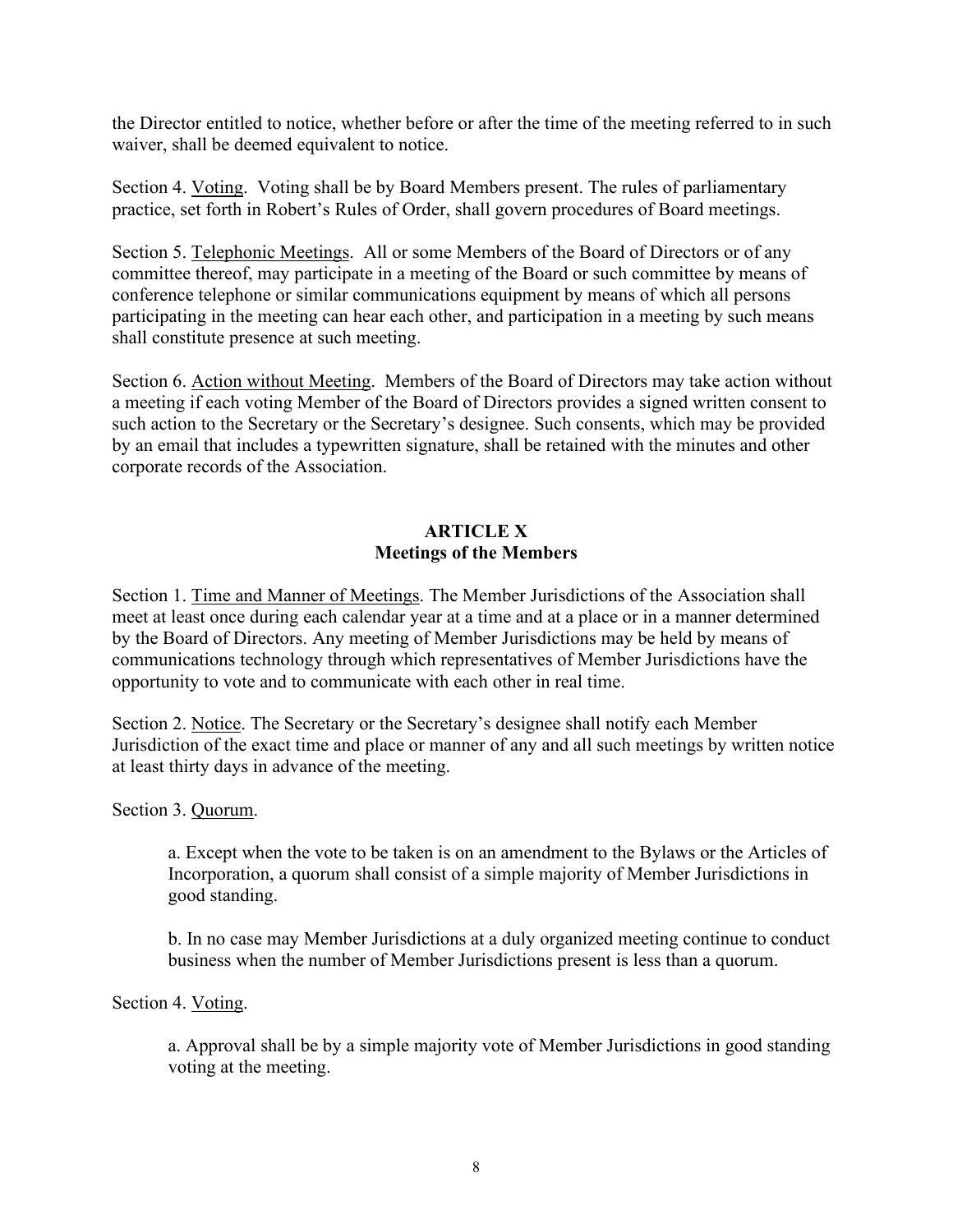b. Voting under subsection a. of this Section shall be valid only when cast by persons authorized to represent a Member Jurisdiction in accordance with these Bylaws.

c. Voting may be by voice vote, or by taking of the affirmative and negative votes recorded upon any motion, policy, or amendment thereto.

d. If a quorum is not present and cannot be assembled, or if the Board of Directors determines that membership action is required between meetings, a vote may be taken by mail or electronically transmitted ballot distributed to each Member Jurisdiction in good standing by the President and Chief Executive Officer or Secretary. Such ballot must contain sufficient information to clearly state the question in unambiguous language. Mail or electronically transmitted ballots must be returned to the President and Chief Executive Officer or to the Secretary within sixty days following the distribution thereof. Voting results shall be filed as part of the permanent records of the Association. Ballots not returned or transmitted within sixty days shall be considered an affirmative vote.

e. Upon motion by any Member Jurisdiction in good standing and an affirmative Membership vote, a vote shall be made by written ballot.

f. The rules of parliamentary practice, as set forth in Robert's Rules of Order, shall govern procedures during meetings of the membership and other regular Association meetings.

### **ARTICLE XI Committees**

Section 1. Executive Committee. There shall be an Executive Committee of the Board of **Directors** 

a. There shall be an Executive Committee which shall have six voting Members, including the Chair, the First Vice-Chair, the Second Vice-Chair, the Secretary, the Treasurer and the immediate past Chair.

b. The Executive Committee may act in place, and instead of, the Board of Directors between meetings of the Board of Directors on all matters, except any matters specifically reserved to the Board by these Bylaws. Actions of the Executive Committee shall be reported to the Board by email, mail or at the next Board meeting.

c. A majority of the Executive Committee shall constitute a quorum at any duly called meetings of the Committee. The Chair of the Board shall call such meetings of the Executive Committee as the business of the Association may require.

d. The rules of parliamentary procedure, as set forth in Robert's Rules of Order, shall govern Executive Committee meetings.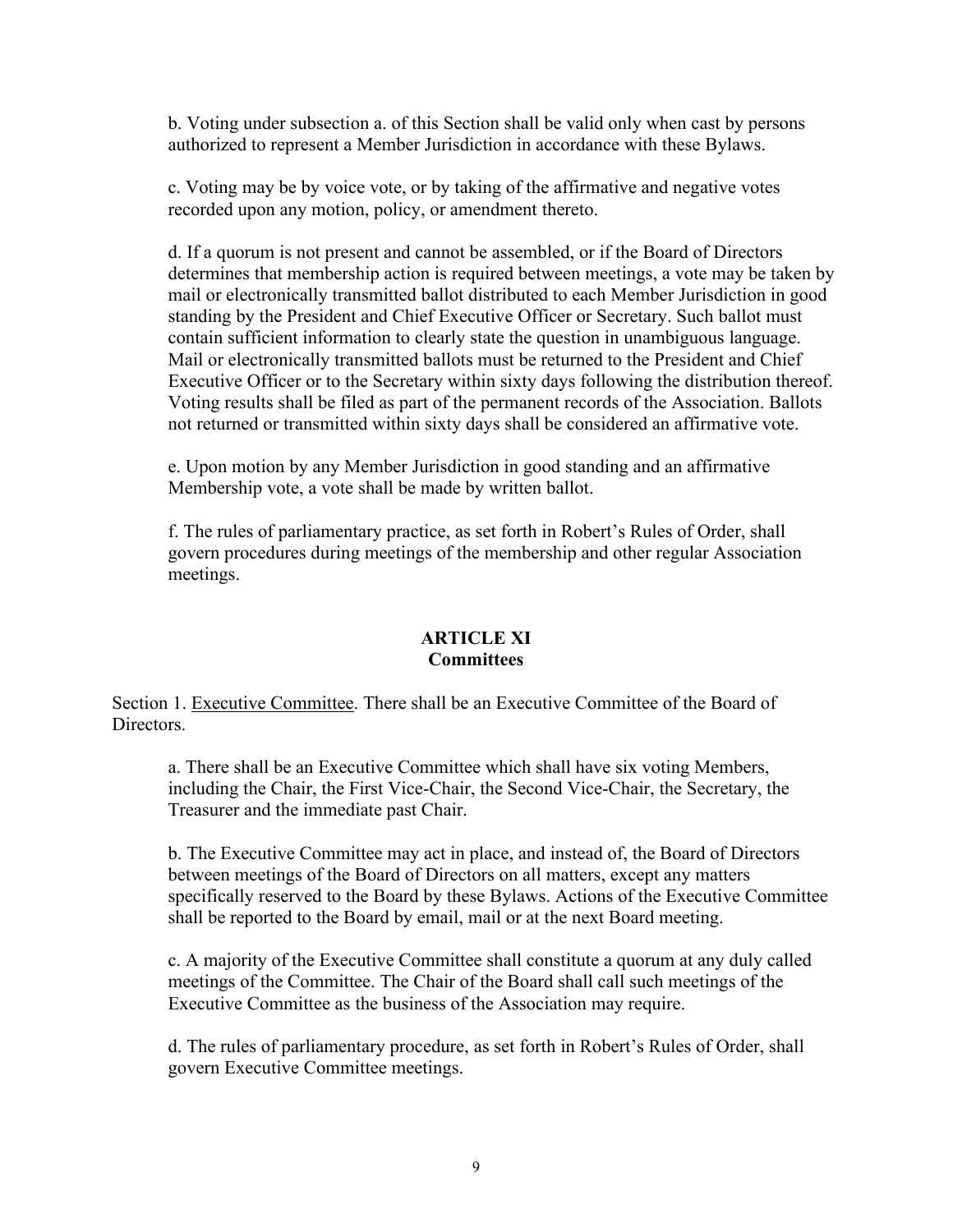Section 2. Finance, Investment and Audit Committee. There shall be a Finance, Investment and Audit Committee. The purposes of this Committee are to assist the Board in fulfilling its general financial oversight responsibilities and to monitor the overall systems of internal control and risk mitigation, the integrity of the financial statements of AAMVA, AAMVA's compliance with legal and regulatory requirements and ethical standards and the independence and performance of AAMVA's independent auditors. The membership, detailed responsibilities and other pertinent guidance for the work of the Finance, Investment and Audit Committee shall be set forth in a committee charter which the Board of Directors shall adopt.

Section 3. Generally. All standing and ad hoc committees shall submit written reports to the Board of Directors of their activities in time for their correlation by the Board of Directors, preparatory to submission to the Annual Membership Meeting, for final approval.

# **ARTICLE XII Policy Positions and Recommendations**

Section 1. Policy Positions and Recommendations.

a. Policy positions shall be statements of policy which define the overall principles, goals and objectives of the Association. Proposed policy positions which are adopted through the official ballot process established by the Board of Directors shall become official policy of the Association and be published in AAMVA Policy Positions.

b. Recommendations shall be statements which define means of implementing policy, or actions proposed by a standing committee for consideration by the Board of Directors.

Section 2. Written Proposals Required. Every policy position and recommendation offered for consideration of this Association shall be in writing, in a form and containing such information as prescribed by the Board of Directors.

Section 3. Procedures for Submission. Policy positions shall be initiated and acted upon in accordance with procedures established by the Board of Directors.

# **ARTICLE XIII Dues**

Section 1. Annual Dues. Annual dues for Member Jurisdictions shall be for the fiscal year, commencing October 1 and ending on September 30, and may be payable on or after the first day of October each year but no later than December 31.

Section 2. Rate. The dues rate for Member Jurisdictions, Associate Members, and Governmental Members shall be established from time to time by the Board of Directors. Jurisdictions must be given notice at least eighteen months prior to the effective date of any dues increase. No dues shall be required of the United States, Canadian, and Mexican Federal Governments.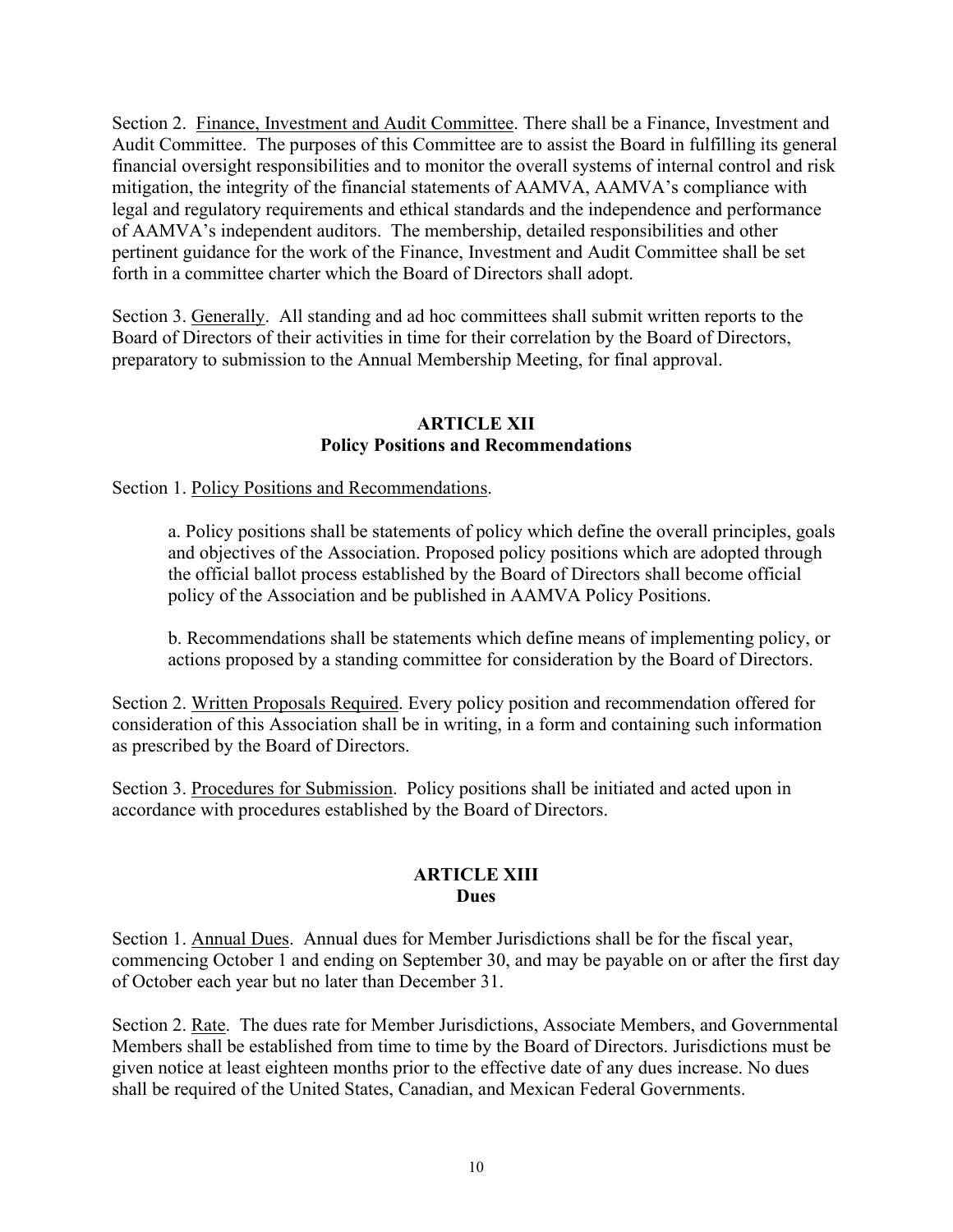# **ARTICLE XIV Amendments to Bylaws**

Section 1. Notice Required. These Bylaws may be amended at any Annual Membership Meeting provided that, ninety days prior to the Annual Membership Meeting, written notice of any proposed amendment, or the text thereof, is filed with the Chair, the Secretary, and the President and Chief Executive Officer. Proposed amendments shall be submitted by the President and Chief Executive Officer to Member Jurisdictions at least sixty days prior to any Annual Membership Meeting. Should the Board of Directors determine that any proposed amendment must be resolved without delay between Annual Membership Meetings, the Member Jurisdictions may vote by mail or electronically transmitted ballot. The ballots, after the result is announced by the President and Chief Executive Officer or the Secretary, shall be filed as a part of the permanent records of the Association.

Section 2. Special Quorum. A quorum of two-thirds of Member Jurisdictions in good standing shall be required for a vote to amend the Bylaws.

Section 3. Super Majority Vote Required. The approval of two-thirds of the Member Jurisdictions in good standing voting at an Annual Membership Meeting or two-thirds of those Member Jurisdictions responding within sixty days by mail or electronically transmitted ballot shall be required to amend these Bylaws.

# **ARTICLE XV Indemnification**

Section 1. Mandatory Indemnification. AAMVA shall, to the full extent permitted by the District of Columbia Nonprofit Corporation Act, indemnify any person who was or is a party, or threatened to be made a party, to any potential, pending or completed action, suit, or proceeding, whether civil, criminal, administrative or investigative, by reason of the fact that they are or were a director or officer of AAMVA (or any corporate affiliate of AAMVA), or is or was serving as a volunteer at the written request of AAMVA (or any corporate affiliate of AAMVA) in any specified capacity. Such right of indemnification shall inure to the benefit of the heirs, executors, administrators and personal representatives of such a person.

Section 2. Permissive Supplementary Benefits. AAMVA may, but shall not be required to, supplement the right of indemnification under the previous section by:

a. the purchase of insurance on behalf of any one or more of such persons, whether or not the corporation would be obligated to indemnify such person under such section;

b. individual or group indemnification agreements with any one or more of such persons; and